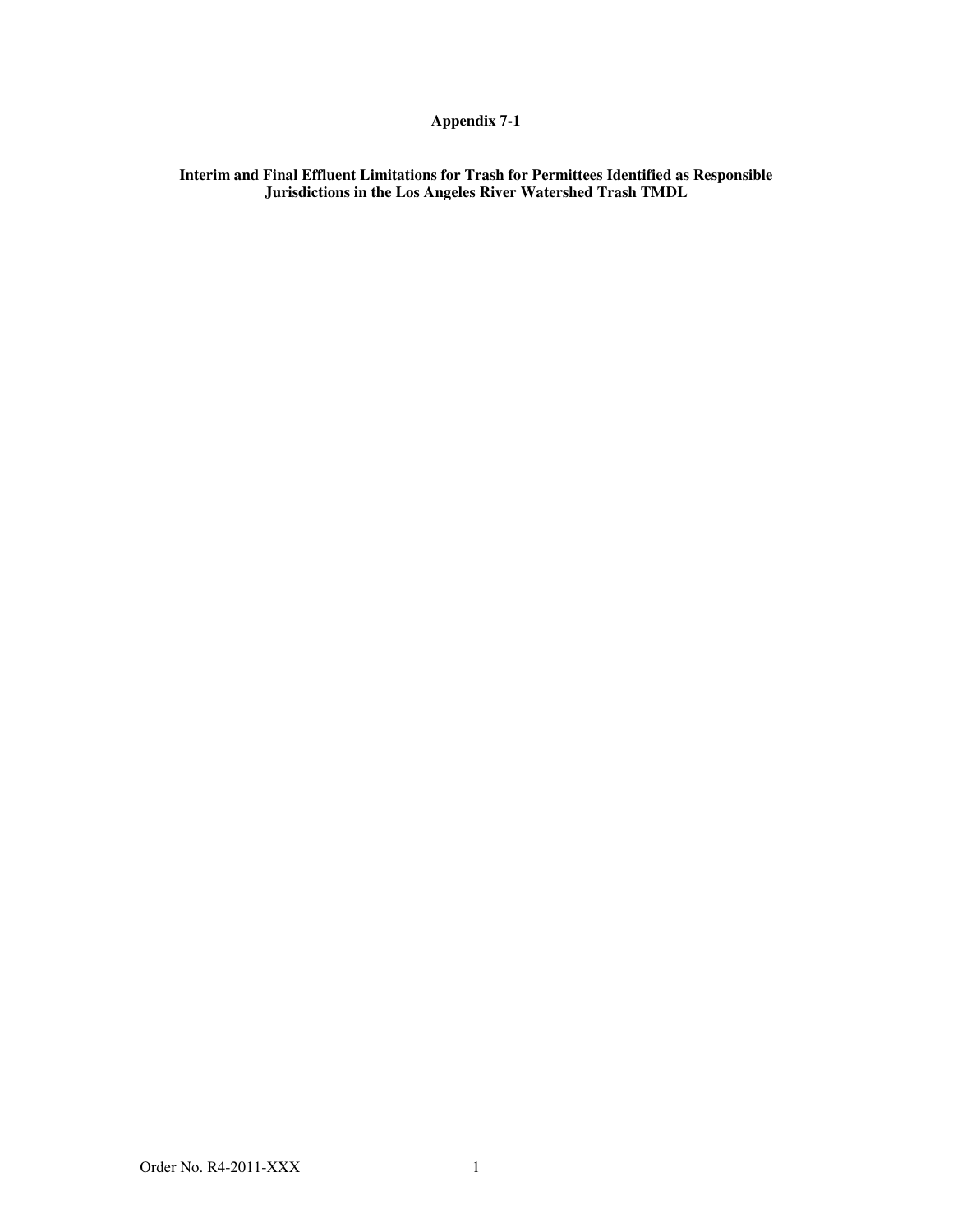| (ganons of uncompressed trash) |                  |                 |          |                 |          |                  |                |  |  |  |  |  |
|--------------------------------|------------------|-----------------|----------|-----------------|----------|------------------|----------------|--|--|--|--|--|
| <b>Permittees</b>              | 2010             | 2011            | 2012     | 2013            | 2014     | 2015             | $2016^3$       |  |  |  |  |  |
|                                | $(50\%)$         | $(40\%)$        | $(30\%)$ | $(20\%)$        | $(10\%)$ | $(3.3\%)$        | $(0\%)$        |  |  |  |  |  |
| Alhambra                       | 19952            | 15961           | 11971    | 7981            | 3990     | 1317             | 0              |  |  |  |  |  |
| Arcadia                        | 25054            | 20043           | 15032    | 10022           | 5011     | 1654             | $\overline{0}$ |  |  |  |  |  |
| Bell                           | 8013             | 6410            | 4808     | 3205            | 1603     | 529              | $\mathbf{0}$   |  |  |  |  |  |
| <b>Bell Gardens</b>            | 6750             | 5400            | 4050     | 2700            | 1350     | 446              | $\overline{0}$ |  |  |  |  |  |
| <b>Bradbury</b>                | 2139             | 1711            | 1283     | 855             | 428      | 141              | $\mathbf 0$    |  |  |  |  |  |
| <b>Burbank</b>                 | 46295            | 37036           | 27777    | 18518           | 9259     | 3055             | $\mathbf 0$    |  |  |  |  |  |
| Calabasas                      | 11253            | 9002            | 6752     | 4501            | 2251     | $\overline{743}$ | $\overline{0}$ |  |  |  |  |  |
| Carson                         | 3416             | 2733            | 2050     | 1366            | 683      | $\overline{225}$ | $\overline{0}$ |  |  |  |  |  |
| Commerce                       | 29367            | 23493           | 17620    | 11747           | 5873     | 1938             | $\overline{0}$ |  |  |  |  |  |
| Compton                        | 26596            | 21276           | 15957    | 10638           | 5319     | 1755             | $\overline{0}$ |  |  |  |  |  |
| Cudahy                         | 2968             | 2374            | 1781     | 1187            | 594      | 196              | $\overline{0}$ |  |  |  |  |  |
| Downey                         | 19532            | 15625           | 11719    | 7813            | 3906     | 1289             | $\overline{0}$ |  |  |  |  |  |
| Duarte                         | 6105             | 4884            | 3663     | 2442            | 1221     | 403              | $\pmb{0}$      |  |  |  |  |  |
| El Monte                       | 21104            | 16883           | 12662    | 8442            | 4221     | 1393             | $\overline{0}$ |  |  |  |  |  |
| Glendale                       | 70157            | 56126           | 42094    | 28063           | 14031    | 4630             | $\overline{0}$ |  |  |  |  |  |
| Hidden Hills                   | 1832             | 1465            | 1099     | 733             | 366      | 121              | $\mathbf 0$    |  |  |  |  |  |
| <b>Huntington Park</b>         | 9580             | 7664            | 5748     | 3832            | 1916     | 632              | $\overline{0}$ |  |  |  |  |  |
| Irwindale                      | 6176             | 4941            | 3706     | 2470            | 1235     | 408              | $\overline{0}$ |  |  |  |  |  |
| La Cañada Flintridge           | 16748            | 13398           | 10049    | 6699            | 3350     | 1105             | $\mathbf 0$    |  |  |  |  |  |
| Los Angeles                    | 687423           | 549938          | 412454   | 274969          | 137485   | 45370            | $\mathbf 0$    |  |  |  |  |  |
| Los Angeles County             | 155112           | 124089          | 93067    | 62045           | 31022    | 10237            | $\overline{0}$ |  |  |  |  |  |
| Lynwood                        | 14101            | 11280           | 8460     | 5640            | 2820     | 931              | 0              |  |  |  |  |  |
| Maywood                        | 3065             | 2452            | 1839     | 1226            | 613      | $\overline{202}$ | $\overline{0}$ |  |  |  |  |  |
| Monrovia                       | 23344            | 18675           | 14006    | 9337            | 4669     | 1541             | $\mathbf 0$    |  |  |  |  |  |
| Montebello                     | 25185            | 20148           | 15111    | 10074           | 5037     | 1662             | $\mathbf 0$    |  |  |  |  |  |
| <b>Monterey Park</b>           | 19450            | 15560           | 11670    | 7780            | 3890     | 1284             | $\pmb{0}$      |  |  |  |  |  |
| Paramount                      | 13726            | 10981           | 8236     | 5490            | 2745     | 906              | $\overline{0}$ |  |  |  |  |  |
| Pasadena                       | 55999            | 44799           | 33599    | 22400           | 11200    | 3696             | $\mathbf 0$    |  |  |  |  |  |
| Pico Rivera                    | 6977             | 5581            | 4186     | 2791            | 1395     | 460              | $\overline{0}$ |  |  |  |  |  |
| Rosemead                       | 13653            | 10922           | 8192     | 5461            | 2731     | 901              | $\overline{0}$ |  |  |  |  |  |
| San Fernando                   | 6974             | 5579            | 4184     | 2789            | 1395     | 460              | $\overline{0}$ |  |  |  |  |  |
| San Gabriel                    | 10172            | 8137            | 6103     | 4069            | 2034     | 671              | $\overline{0}$ |  |  |  |  |  |
| San Marino                     | 7196             | 5756            | 4317     | 2878            | 1439     | 475              | $\overline{0}$ |  |  |  |  |  |
| Santa Clarita                  | 451              | 360             | 270      | 180             | 90       | $\overline{30}$  | $\overline{0}$ |  |  |  |  |  |
| Sierra Madre                   | 5806             | 4644            | 3483     | 2322            | 1161     | 383              | $\overline{0}$ |  |  |  |  |  |
| Signal Hill                    | 4717             | 3774            | 2830     | 1887            | 943      | 311              | $\overline{0}$ |  |  |  |  |  |
| Simi Valley                    | 69               | $\overline{55}$ | 41       | $\overline{27}$ | 14       | $\overline{5}$   | $\overline{0}$ |  |  |  |  |  |
| South El Monte                 | 8000             | 6400            | 4800     | 3200            | 1600     | 528              | $\pmb{0}$      |  |  |  |  |  |
| South Gate                     | 21952            | 17562           | 13171    | 8781            | 4390     | 1449             | $\overline{0}$ |  |  |  |  |  |
| South Pasadena                 | $\frac{1}{7454}$ | 5963            | 4472     | 2981            | 1491     | 492              | $\overline{0}$ |  |  |  |  |  |
| <b>Temple City</b>             | 8786             | 7029            | 5272     | 3514            | 1757     | 580              | $\overline{0}$ |  |  |  |  |  |
| Vernon                         | 23602            | 18881           | 14161    | 9441            | 4720     | 1558             | $\overline{0}$ |  |  |  |  |  |
|                                |                  |                 |          |                 |          |                  |                |  |  |  |  |  |

**Table 1a: Los Angeles River Watershed Trash Effluent Limitations<sup>1</sup> per Storm Year<sup>2</sup> (gallons of uncompressed trash)**

<sup>&</sup>lt;sup>1</sup> Effluent limitations are expressed as allowable trash discharge relative to baseline Waste Load

Allocations specified in Table 7-2.2 of the Basin Plan.<br><sup>2</sup> Storm year is defined as October 1 to September 30 herein.<br><sup>3</sup> Permittees shall achieve their final effluent limitation of zero trash discharge for the 2015-2016 and every year thereafter.